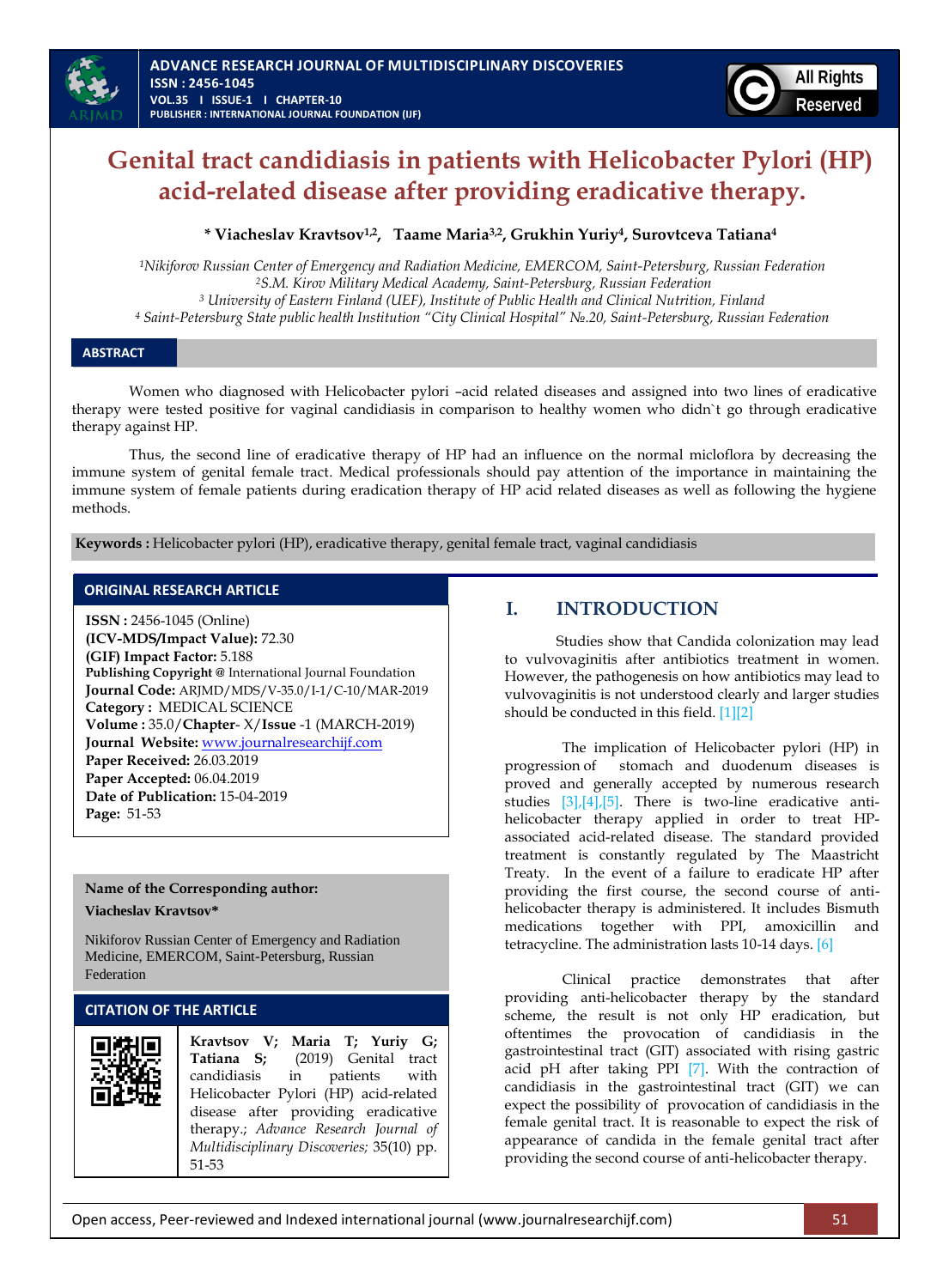#### ADVANCE RESEARCH JOURNAL OF MULTIDISCIPLINARY DISCOVERIES **ISSN : 2456-1045 (ONLINE)**

Such a hypothesis seems to be reasonable, as in our clinical practice (the practice of gynecology and gastroenterology) we had to deal with vaginal candidiasis which had appeared after the second course of antibiotics for HP eradication. For this reason, for patients with Helicobacter pylori (HP) acid-related disease who underwent treatment in the Saint-Petersburg State public health Institution "City Clinical Hospital" №.20 in Saint Petersburg, we organized visits to the gynecologist, where standard cytological smears were obtained for candida tests.

In the present report, the research results included the incidence of vaginal candidiasis in patients with Helicobacter pylori (HP)acid-related disease after the second line of anti-helicobacter therapy.

### **II. MATERIALS AND METHODS**

The subjects of research were 152 women aged between 32 and 60 with Helicobacter pylori (HP) acidrelated disease, who underwent the standard course of eradicative therapy over the course of ten days. The standard course of eradicative therapy includes taking PPI (pariet) and antibiotics (clarithromycin and amoxicillin)during 10 days.

The second treatment course was assigned to 31 patients, where 28 of them suffered chronic gastritis (C.29.6 in ICD-10) and the other 3 patients had peptic ulcer disease (C.27 in ICD-10) and didn't assign to HP eradication after providing the first course of anti-helicobacter therapy. The second treatment course was administered according to the schedule: rabeprazole (40 mg per day), amoxicillin (1000 mg per day), tetracycline (300 mg per day), bismuthate tripotassium dicitrate (240 mg per day) lasting 14 days.

After completion of the first line of treatment, each woman had a volitional gynecological examination. All patients were interviewed and none of them complained about genital discomfort at the time of the interview.

The patients visited the gynecologist between seven to fourteen days after providing the second course of anti-helicobacter therapy in order to have a brush biopsy via a cytological smear.

The referral group consisted of 120 apparently healthy women aged between 27 and 52 who had the preventive examinations at the gynecologist's.

The clinical series didn't include patients with diabetes and women who were prescribed intravaginal hygienical and medical procedures with the use of antiseptic agents.

The cytological smears were stained with hematoxylin-eosin and azure-2-eosin.

The microscopic examinations were held under a microscope with 400 and 1000 times magnifications.

We followed the methodological recommendations to detect Candida albican[s \[8\].](#page-2-6)

#### **III. RESULTS AND DISCUSSION**

The results were found after seven to fourteen days from providing the second course of anti-helicobacter therapy and found out seven of the 31 women complaining of pruritus, and some complained about heat and pain in the genital region. Upon gynecological examination of the vaginal tyroid fluor, vaginal mucous membrane hypermia and puffiness in the vaginal mucous coating were detected. Elements of Candida fungus, both in the form of budding yeast and in the form of pseudomycelium were found in the smears from the surface of the cervix uteri and lateralis vaginal vault of all the patients. In some cases, as many as 20-30 elements of Candida fungus were detected in the visual field (400xmagnification).

The clinical implication of the result is the diagnosis of vaginal candidiasis (C.37.3 in ICD-10) in more than one fifth of the patients with Helicobacter pylori (HP) acid-related disease after the antibiotic therapy.

As for clinical classification it is most likely that the detected cases of Candida vulvovaginitis date back to acute Candida vulvovaginitis [\[9\].](#page-2-7)

None of the apparently healthy women who were presented in the referral group and had the preventative examinations at the gynecologist's tested positive for Candida, and none had neither objective nor subjective signs of Candida vulvovaginitis.

Thus, the results of our research point to the fact that providing the second course of anti-helicobacter therapy in patients with Helicobacter pylori (HP) acidrelated disease triggers Candida vulvovaginitis in 22 percent of patients.

It is most likely that Candida vulvovaginitis comes after anti-helicobacter therapy because PPI changes gastric acid pH and this triggers dysbacteriosis including candidiasis, as it facilitates the growth of Candida. It is possible that Candida enters in the mucous coating of the genital tract from the GIT as a result of the effect of the antibiotics. In other words, the medications of the antihelicobacter therapy from one hand make a possibility for Candida's growth in GIT (PPI), and from the other hand have an effect on tissue immunity of mucous coat of genital tract by changing its normal microflora with the antibiotics (klacid, amoxicilan).

# **IV. CONCLUSION**

53

**DISCOVERI** 

**IDISCIPL** 

5 **IRNAL** a

RESEARCH

Providing the second course of anti-helicobacter therapy in the patients with Helicobacter pylori (HP) acidrelated disease heightens the risk of the emergence of Candida vulvovaginitis (for 22% of cases).

It is appears that the standards of providing the HP eradication should consider the sex of the patients and include preventive services in order to reduce the risk of